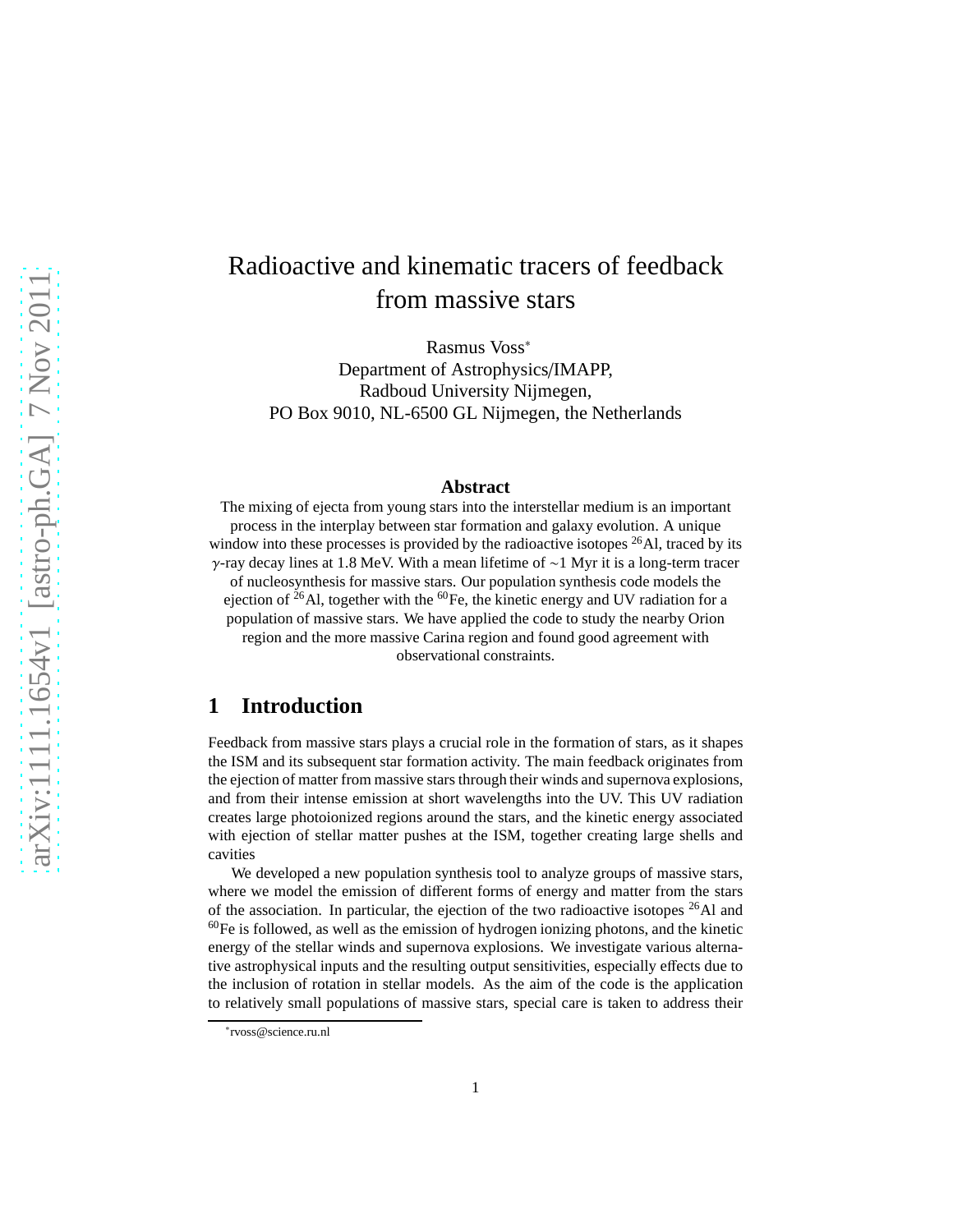

<span id="page-1-0"></span>Figure 1: Left: Our simulated output of kinetic energy, <sup>26</sup>Al, <sup>60</sup>Fe and ionizing radiation from the massive stars in the Orion region. The thin lines indicates the outputs from the individual regions of the Orion OB1 association. It can be seen that the radioactive elements are good tracers of the kinetic energy output, making them useful for the study of feedback from massive stars. The results were shown to be consistent with observed properties of the region: ISM excavation by the kinetic energy, freefree emission from the ionized ISM and gamma-rays from the radioactive decay of <sup>26</sup>Al. **Right** The COMPTEL-observed 1.8 MeV emission (contours), superimposed on a velocity integrated HI map of Orion-Eridanus bubble (color image). Orion OB1 is indicated (white ellipse), as well as the outer shell of the HI superbubble (large, black-dotted ellipse).

statistical properties. Our code incorporates both analytical statistical methods applicable to small populations, as well as extensive Monte Carlo simulations. A thorough description of the methods and the comparisons between different input models can be found in [Voss et al. \(2009\)](#page-2-0).

#### **2 Models of the Orion and Carina regions**

We have used our population synthesis tool to analyze two regions with young massive stars, from which the <sup>26</sup>Al signal has been measured. The Orion OB1 association is located at a distance of ∼ 350−400 pc and hosts several groups of young stars with ages 0-12 Myr. We have analyzed the stellar population in the Orion region and estimated that the total number of massive stars (> 8*M*⊙) formed there is ∼60. The Carina region is located further away at a distance of ∼ 2.3 kpc, but hosts a larger population of